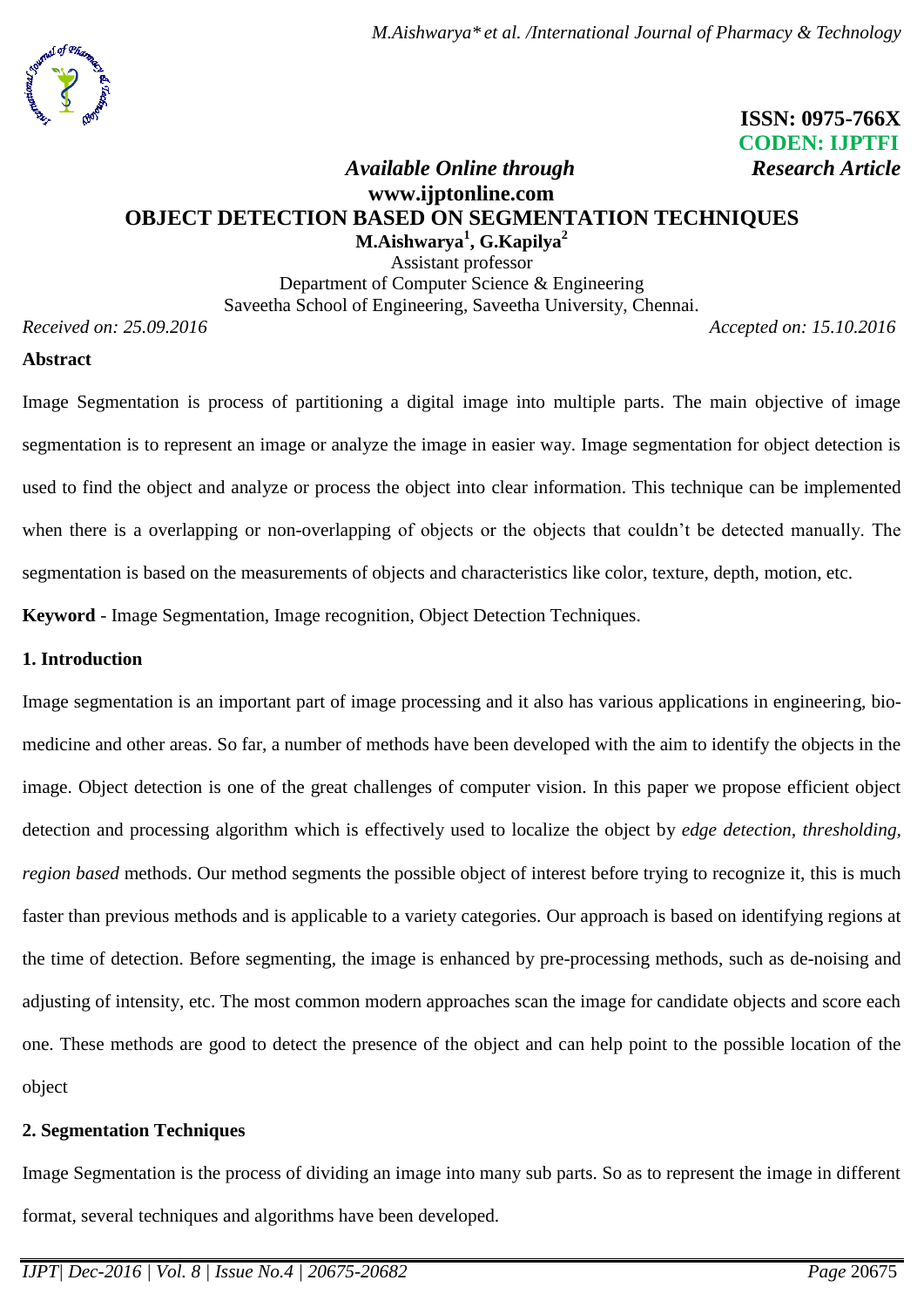Segmentation technique is classified based on

- Greyscale
- Texture
- Motion
- Depth
- Edge
- Color, etc.

Image Segmentation technique that are used in this paper are

- Segmentation by Edge Detection
- Segmentation by Thresholding
- Segmentation by Region based



**Fig 2.0 Process involved in Segmentation.**

# **2.1 Some of the techniques that were followed previously**

# **2.1.1 Template matching**

Template matching is a technique for finding small parts of an image which match a template image. In this technique template images for different objects are stored. When an image is given as input to the system, it is matched with stored template images to determine the object in the input image. Templates are frequently used for recognition of characters, numbers, objects, etc.

# **2.1.2 Color based**

A simple and effective recognition method is to represent and match images on the basis of color histograms. However, it has the drawback that when the illumination circumstances are not equal, the object recognition accuracy degrades significantly.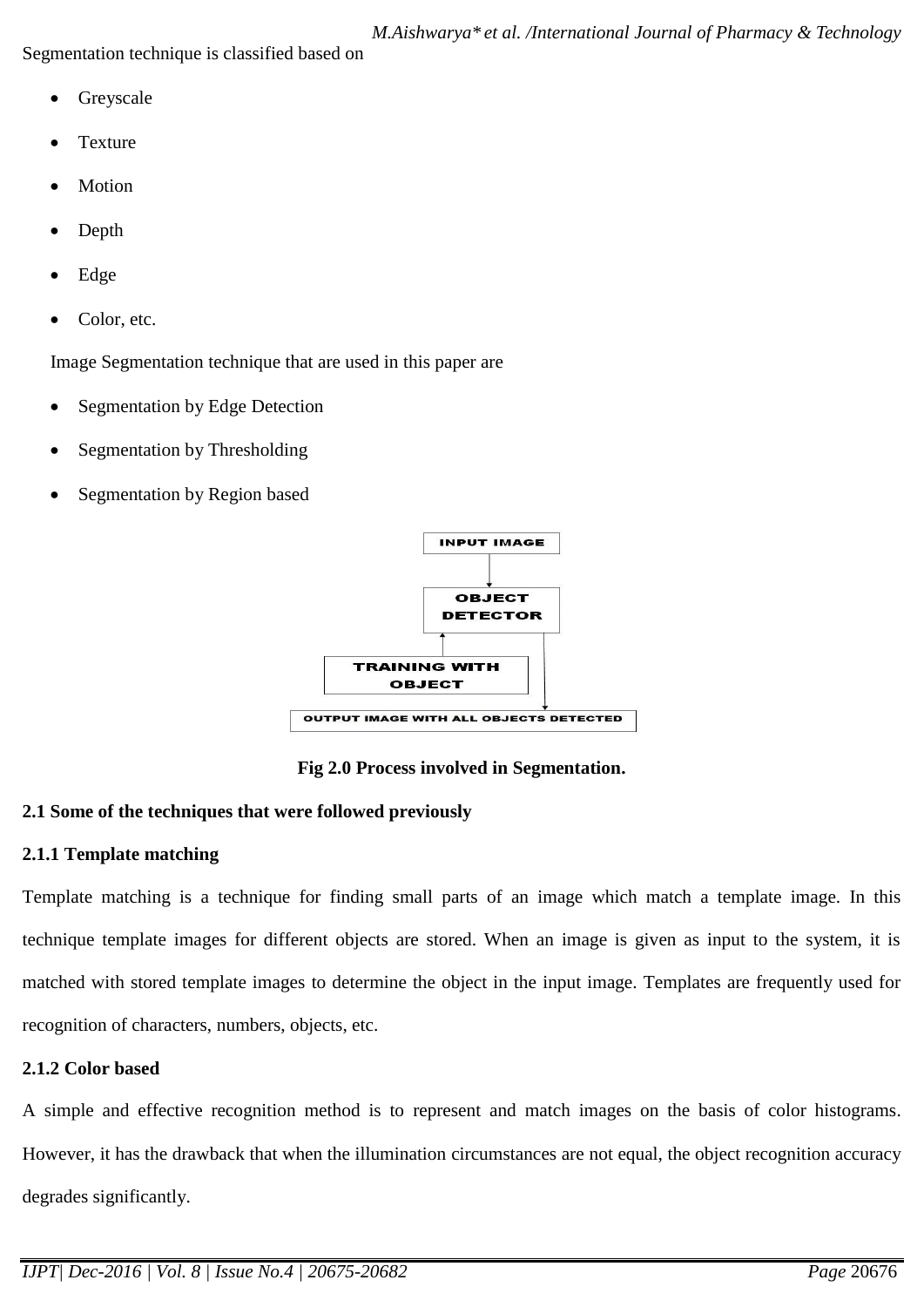### **2.1.3 Active and Passive**

### **Window sliding**

Sliding-window object detection is a popular technique for identifying and localizing objects in image. The approach involves scanning the image with a fixed-size rectangular window and applying a classifier to the sub-image defined by the window

#### **2.1.4 Shape based**

Object recognition can be done employing a neural system that incorporates aspects of human object recognition, together with classical image processing techniques.

#### **2.1.5 Local and Global Features**

The most common approach to object detection is to slide window across the image, and to classify each such local window as containing the target or background. This approach is to use such sliding window classifiers to detect object parts, and then to assemble the parts into whole object.

### **3. Image Segmentation technique proposed now**

### **3.1 Segmentation by Edge Detection**

The effectiveness of many image processing also computer vision takes depends on the perfection of detecting meaningful edges. It is one of the techniques for detecting intensity discontinuities in a digital image. The process of clarifying and placing sharp discontinuities in an image is called the edge detection. The discontinuities are immediate changes in pixel concentrate which distinguish boundaries of objects in a scene. Variables concerned in the selection of an edge detection operator consist of edge orientation, edge structure and noise environment. Operators can be optimized to look for vertical, horizontal, or diagonal edges.



 **Fig 3.1.1 object before edge detection. Fig 3.1.2 Object after edge detection.**

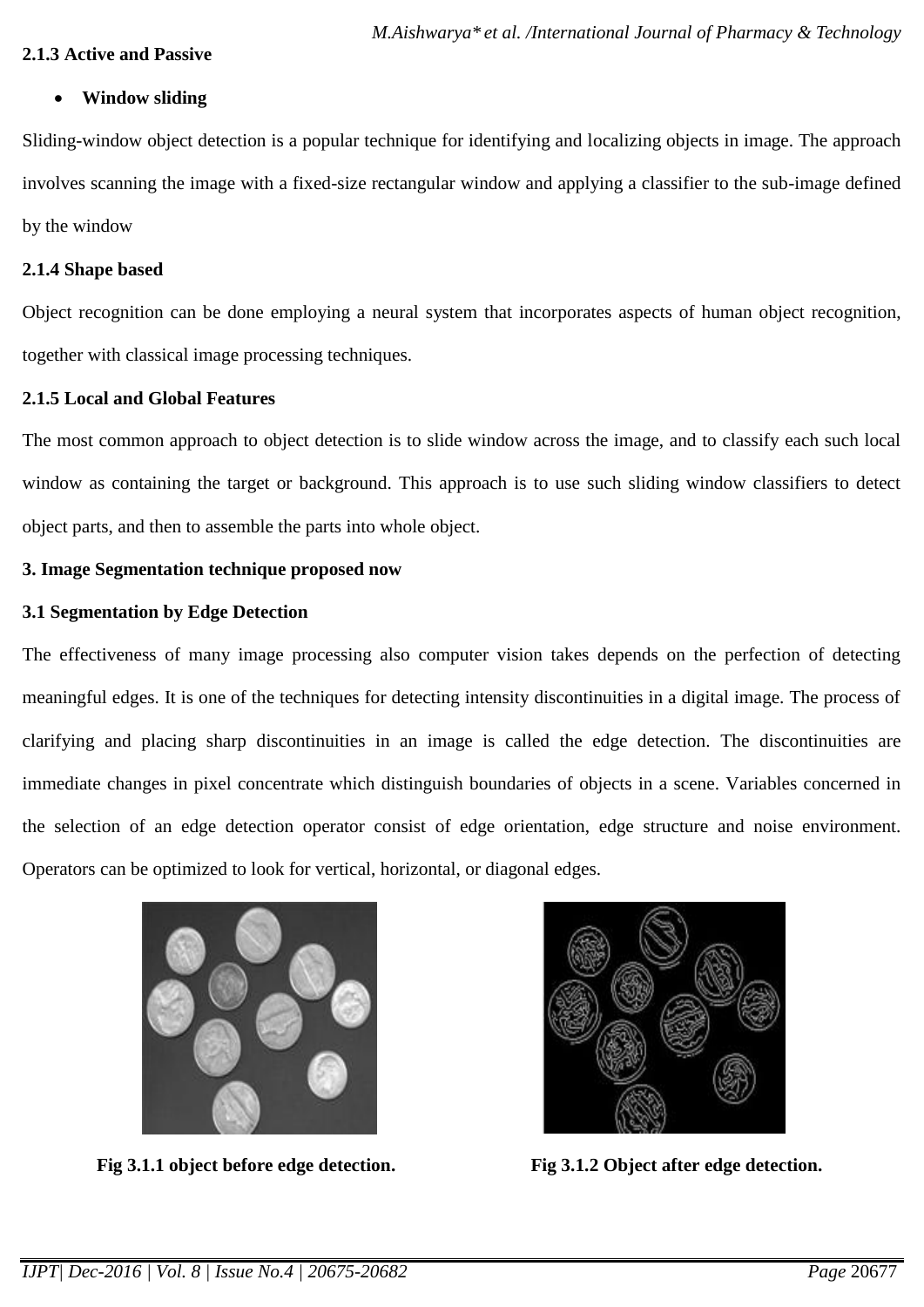#### **3.2 Segmentation by Thresholding**

Thresholding is the simplest segmentation method. The pixels are partitioned depending on their intensity value. It is useful in discriminating foreground from the background. By selecting an correct threshold point T, the gray level image can be converted to binary image. The binary image should contain all of the essential information about position, shape, texture, etc., about the object of interest. Threshold technique can be local based or global based. Peaks and valleys of the image histogramcan help in choosing the appropriate value for the thresholds.

- Tall
- Narrow
- Symmetric
- Separated by deep valleys

The factor that affects the suitability of the histogram for detecting a threshold point:

The chances of selecting a good threshold points are increased if the histogram peaks are:

- The separation between peaks
- The noise content in the image
- The relative size of objects and background
- The uniformity of the illumination
- The uniformity of the reflectance



**Fig 3.2.1 Detecting the threshold point.**

## **3.3 Segmentation by Region based**

An image is classified into a number of regions or classes with same properties or group of connected pixels with similar properties. REGIONS may correspond to objects in an image. Thus we need to partition an image into regions that correspond to objects or parts of object. Partitioning is done by using gray values of the image pixels. Those pixels are grouped together and marked.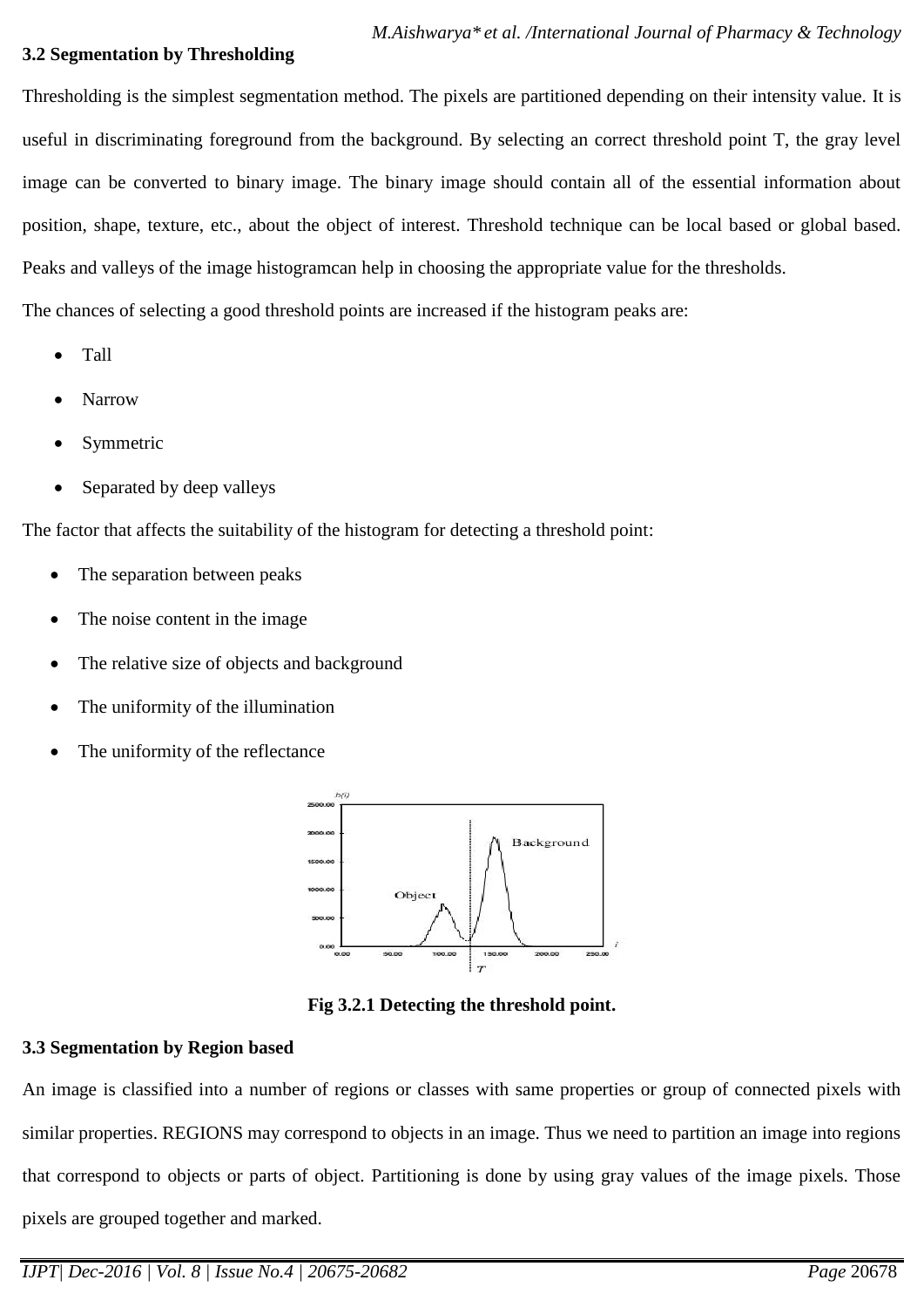Region based techniques are

- Region growing
- Region merging
- Region splitting
- Split and Merge
- Data clustering
- Partitional clustering



**Fig 3.3.1 Segmentation by region based.**

### **4. Literature Survey**

## **4.1 Survey on Image Segmentation Techniques**

This paper approaches two techniques: region based and edge or boundary based method and each of them is divided into several techniques. This image is segmented using a series of decision and there is no universal segmentation method for all kinds of images and also image can be segmented by using different methods. [1]

# **4.2 A Multi Object Image Segmentation C-V Model Based on Region Division and Gradient Guide**

This paper proposed an adaptive level set C-V model based on region division and a gradient guide. This paper analyse the inferior of C-V model, find it difficult to process images with inhomogeneous intensity effectively, especially for multi-object segmentation. [2]

## **4.3 Color-BSED Object Segmentation Method Using Artificial Neural Network**

This paper involves training a feature vector of each selected object pixel with its neighbours using color information gained from different color models, and considering the pixel and its neighbours allows the classifier to preserve some texture information. [3]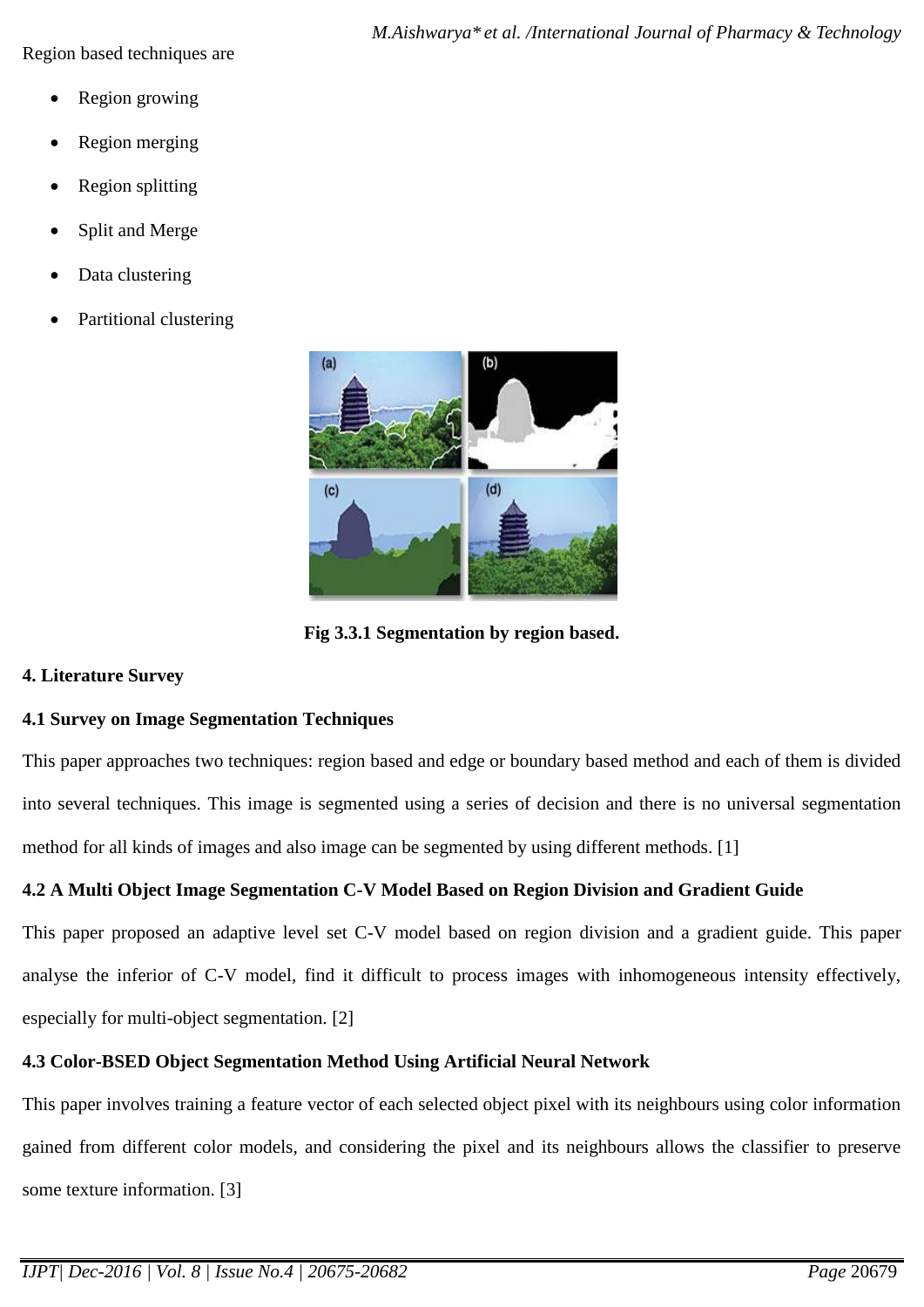*M.Aishwarya\* et al. /International Journal of Pharmacy & Technology* **4.4 Segmentation for Remote Sensing Image With Shape and Spectrum**

In this paper, a new segmentation method is proposed to incorporate shape prior and spectrum prior into variation framework. The prior shapes are collected as training data, which are represented with the level set function and are Projected onto a low dimensional feature space using PCA. [4]

## **5. Application**

## **Agriculture**:

- Crop analysis
- Soil evaluation

## **Astronomy**:

- Analysis of telescopic images
- Automated spectroscopy

### **Biology**:

- Automated cytology
- Properties of chromosomes
- Genetic studies

## **Civil Administration:**

- Traffic analysis and control
- Assessment of urban growth

## **Economy**:

- Stocks exchange forecast
- Analysis of entrepreneurial performance

## **Engineering**:

- Fault detection in manufactured product
- Character recognition
- Speech recognition
- Automatic navigation systems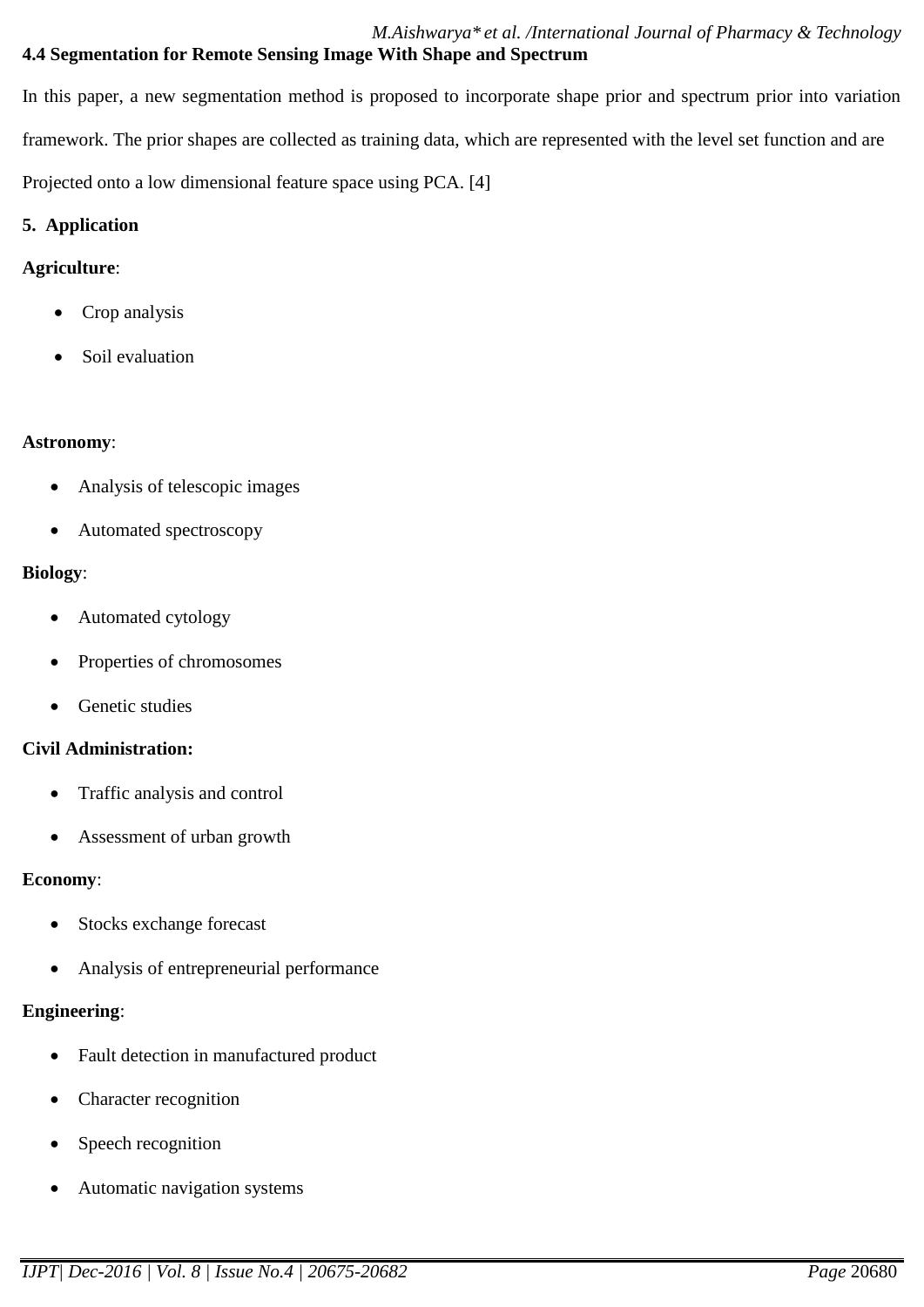Pollution analysis

### **Geology**:

- Classification of rocks
- Estimation of mining resources
- Analysis of geo-resources using satellite images

## **Medicine**:

- Analysis of aerial photography
- Detection and classification of radar and sonar signals
- Automatic target recognition

### **Security**

- Identification of fingerprints
- Surveillance and alarm systems

## **6. Conclusion**

This paper describes the analysis of object using different detection techniques. The previous techniques used for object recognition are template matching, color based, active and passive, shape based, local and global features. The modern techniques that are approached into this paper are region basedthresholding, clustering, edge detection. It uses MATLAB tool for processing an image. It provides a very easy platform for image acquisition and processing.

## **7. References**

- 1. Survey on image segmentation techniques, nida M. Zaitoun, MusbahJ.Aqel, ICCMIT 2015, 795-806.
- 2. A multi-object image segmentation C-V model based on region division and gradient guide, Xianghai Wang, Yu Wan, Rui Li, Jinling Wang, Lingling Fang, Elsevier 2016, 100-106
- 3. Color-based object segmentation method using artificial neural network, Ahmad B.A. Hassanat, MouhammdAlkasassbeh, Mouhammd Al-awadi, Esra'a A.A. Alhasanat, Elsevier 2016, 3-17.
- 4. Segmentation for remote sensing image with shape and spectrum prior, Pinglv Yang, Zeming Zhou, Sixun Huang, Hanqing Shi, Elsevier 2016.
- 5. A survey on curvilinear object segmentation in multiple applications, P.Bibiloni, M. Gonzalez-Hidalgo, S. Massanet, Elsevier 2016, 949-970.